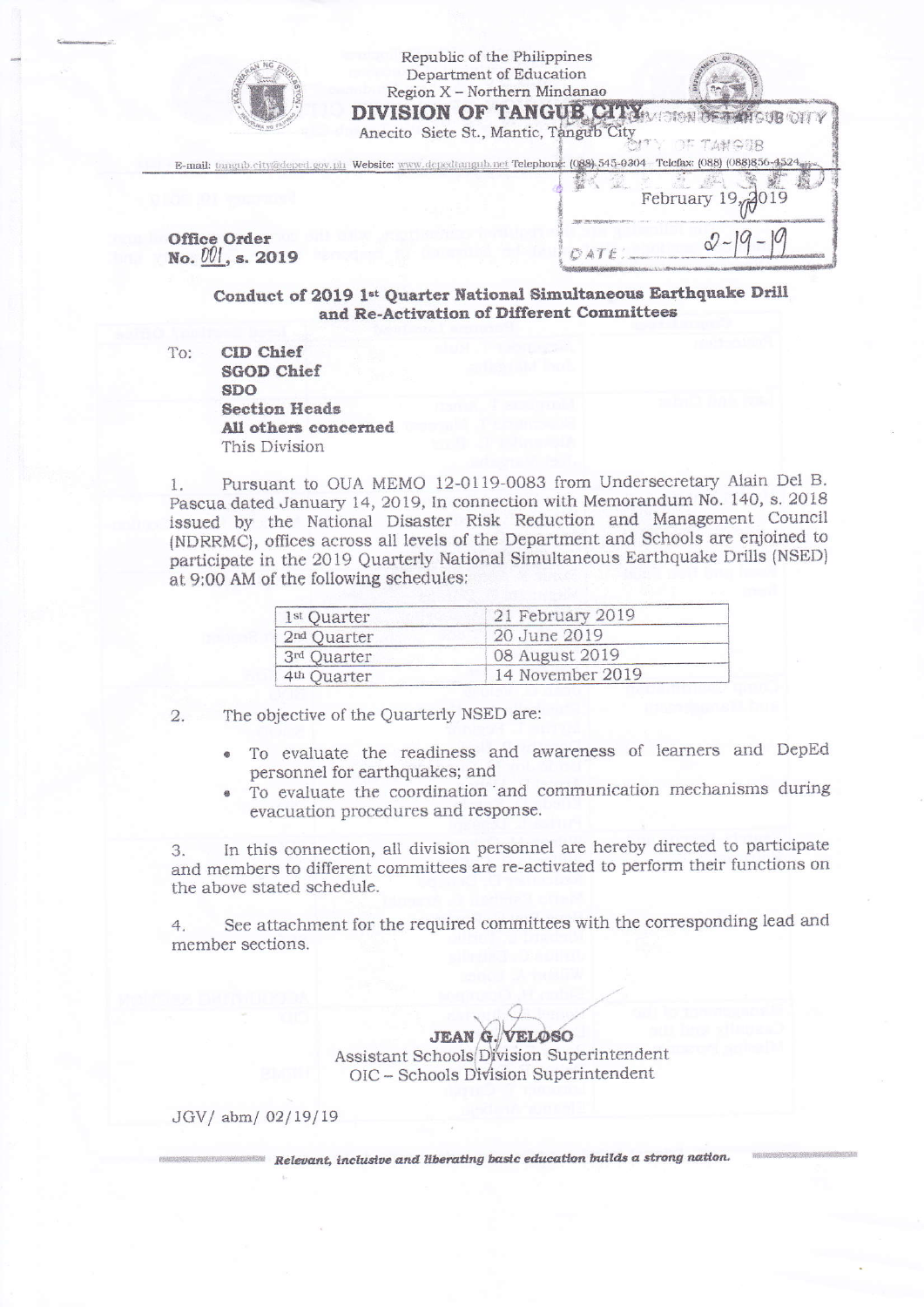

Republic of the Philippines<br>Department of Education Region X - Northern Mindanao **DIVISION OF TANGUB CITY** Anecito Siete St., Mantic, Tangub City



E-mail: tangub.city@deped.gov.ph Website: www.depedtangub.net Telephone: (088) 545-0304 Telefax: (088) (088)856-4524

ö

## February 19, 2019

The following are the required committees, with the corresponding lead and member sections, that must be activated in response to the Emergency and Disaster eventualities:

| Committees                                                | Persons Involved                                                                                                                           | Lead Section/ Office                                |
|-----------------------------------------------------------|--------------------------------------------------------------------------------------------------------------------------------------------|-----------------------------------------------------|
| Protection                                                | Alexander T. Ruiz<br>Joel Margaha                                                                                                          | SDO.                                                |
| Law and Order                                             | Margissa T. Amen<br>Rosemarie T. Macesar<br>Alexander T. Ruiz<br>Joel Margaha                                                              | <b>SDO</b>                                          |
| Health Wash                                               | Jun Clifford Estrella<br>Winnie T. Mendoza<br>Lourben O. Lumasag<br>Cecille Louelle A. Gulbe                                               | Medical/Health Section                              |
| Food and Non Food<br>Item                                 | Ronie E. Senarillos<br>Virgincita B. Durens<br>Virginia S. Bagaboyboy<br>Helen P. Cabriana<br>Nelia Claro                                  | <b>Supply Section</b><br><b>CID</b><br>Cash Section |
| Camp Coordination<br>and Management                       | Benepie Tapao<br>Jean G. Veloso<br>Rheabelle Ann Huertas<br>Myrna T. Regidor<br>Dorothy P. Neri<br>Bride Joy M. Candano<br>Arniel B. Mehoy | <b>LRMDS</b><br>SDO<br>SGOD                         |
|                                                           | Efleda D. Enerio<br>Puriza L. Legaspi                                                                                                      | <b>CID</b>                                          |
| Search, Rescue and<br>Retrieval                           | Wilson M. Ozaraga<br>Wilfredo B. Cañete<br>Redeemer D. Denapo<br>Mario Esteban C. Arsenal<br>Rene Boy G. Roxas<br>Richard L. Torillo       | SGOD<br><b>SDO</b>                                  |
|                                                           | Julius C. Estrella<br>Wilson A. Lopez<br>Eldon H. Ocampos                                                                                  | ACCOUNTING SECTION                                  |
| Management of the<br>Casualty and the<br>Missing Person's | Romel E. Huertas<br>Danilo U. Omega<br>Roger F. Duhaylungsod<br>Delma R. Denapo                                                            | CID<br><b>HRMS</b>                                  |
|                                                           | Loromer T. Carpio<br>Eleanor Arabejo                                                                                                       |                                                     |

Relevant, inclusive and liberating basic education builds a strong nation.